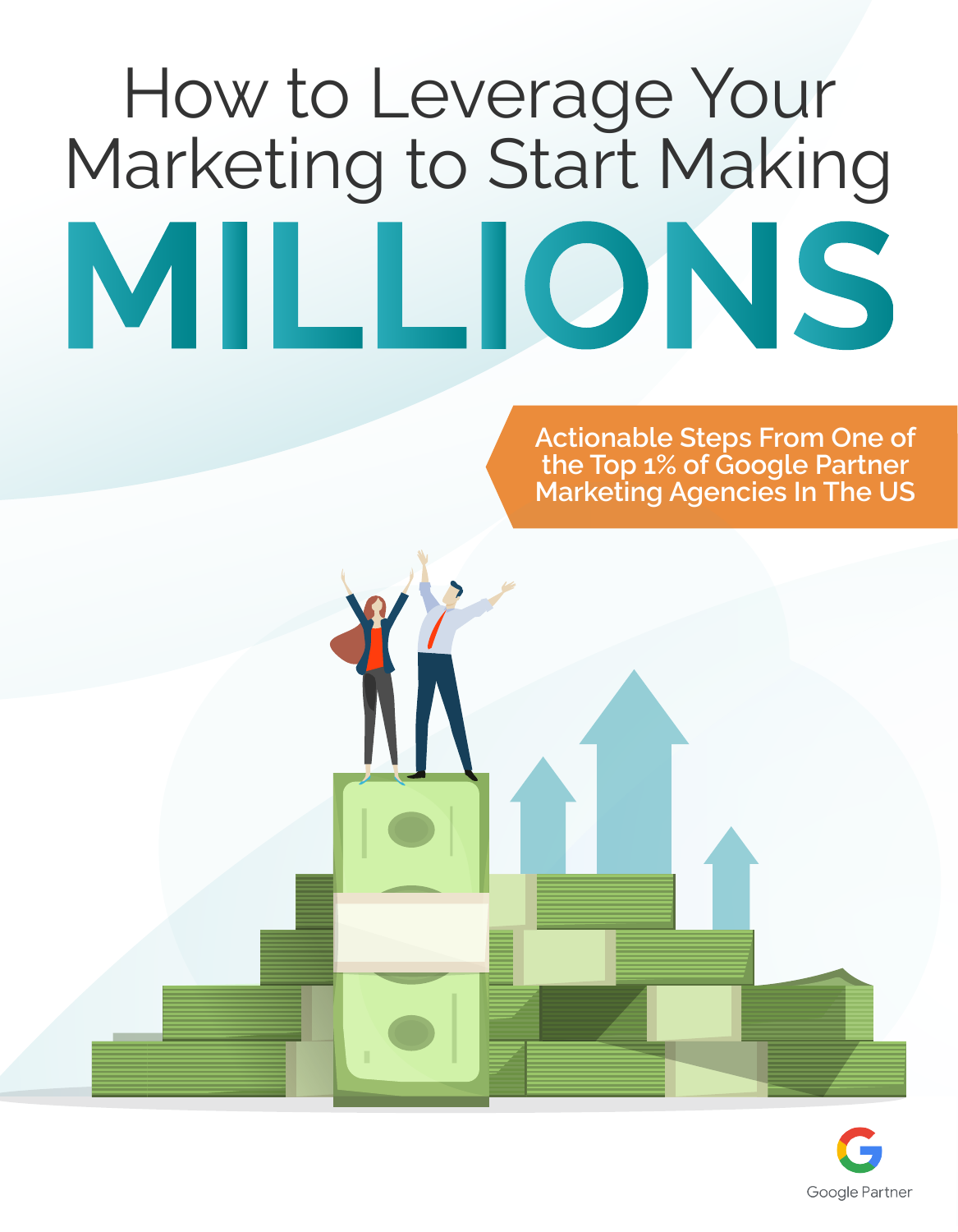# **WEBSITE DESIGN**

Did you know that It takes about 50 milliseconds (that's 0.05 seconds) after landing on your website for your potential clients to form an opinion about your company? Users judge websites hard and fast, and your business could easily be losing out on a lot of revenue with a click of a button. As a business owner - you are responsible for your success and a high percentage of that potential success is going to start with your website. Does your website have what it takes to turn online users into customers?

### Proven website components that help your website convert:

- Prominent Calls to Action
- Mobile-Responsive Design
- ADA Accessibility
- Emotionally Driven & Compelling Content





## **SEARCH ENGINE OPTIMIZATION**

Having an amazing, fast-loading, user-friendly website is just the beginning! Now you need to drive your target audience to your website so that they can learn about your company and how you can help them. There's more than one way to drive traffic to your website - but Search Engine Optimization (SEO) is one of the best ways. While some think that SEO is outdated in a world of instantaneous results, Google begs to differ. In fact, in 2021, the first five organic results on Google's search engine accounted for 67.6% of all the clicks. Well worth the investment! Long-term efforts = long-term results.

## At the very minimum - SEO essentials must include:

- Traffic tracking through Google Analytics
- On-Page SEO
- Keyword Optimization
- Internal & External Links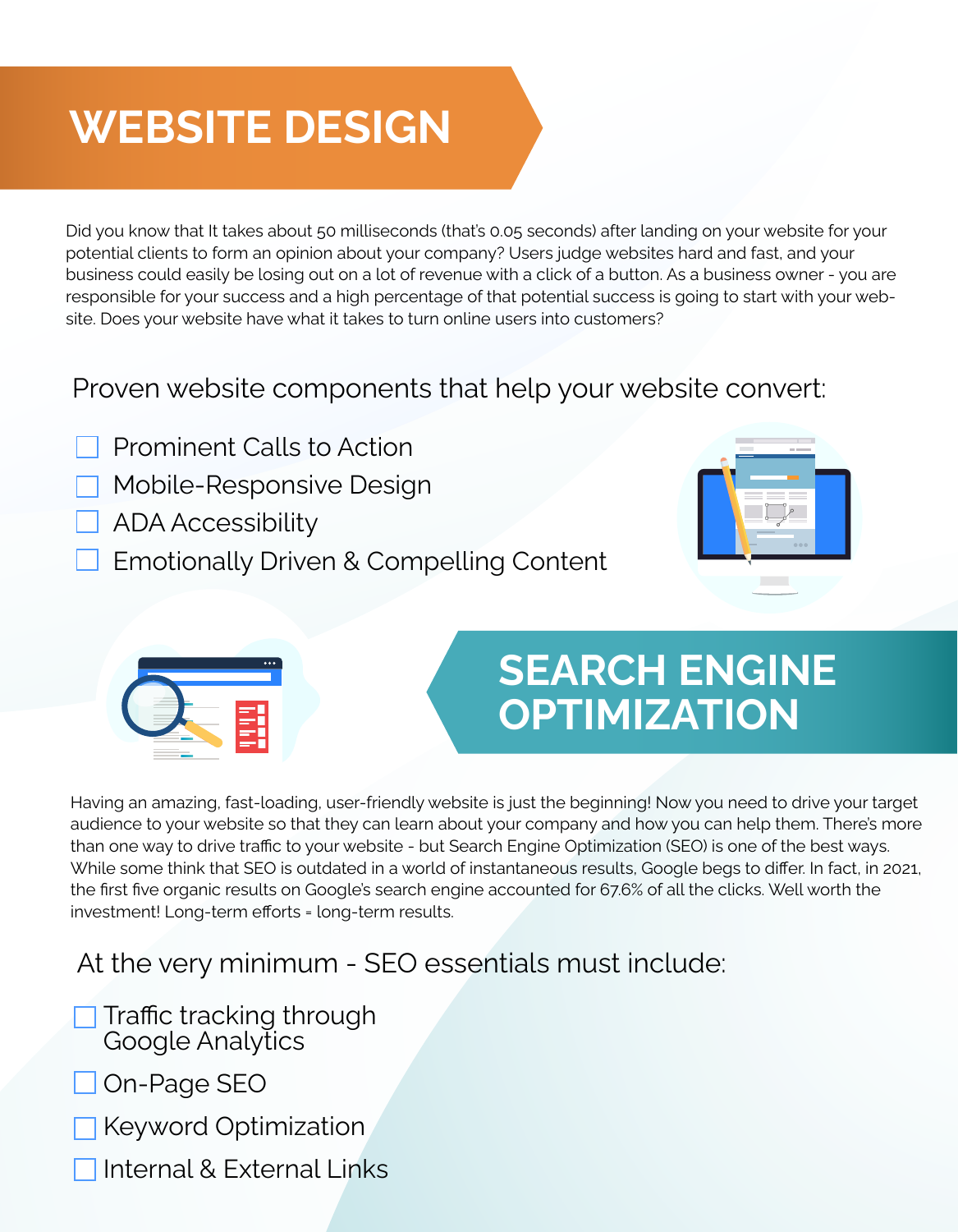# **GOOGLE ADS**

Driving high-quality, converting traffic fast is often the main goal for business owners who use online marketing strategies. The fastest way to drive converting traffic to your website is with Google Ads. Using the right strategies that are conducive to your business, running ads through Google Ad's can help you increase your lead volume and your revenue. You may end up so busy that you'll have to hire new techs or turn down jobs!

#### Google offers a variety of ad options that are designed with specific purpose and intent. Consider the following:

Search Ads

## **Display Ads**

- Youtube Ads
- Local Service Ads





## **GOOGLE BUSINESS PROFILE**

Having a Google My Business Profile isn't even an option for business owners who really want to make online marketing work for them. This free listing can be a money making machine if you take the time to optimize it. What makes it so great? Reviews. If you want users to know how stellar your employees are and to hear previous customers raving about the quality of your work - this is where they'll find it. With good reviews and great response times, you will knock your competition out of the game and dominate your market.

## Stay on top of your marketing game by:

- Claiming & verifying your listing
- Making sure your business name address, hours, and phone number are accurate
- Always request reviews
- Respond to every review you get, good or bad